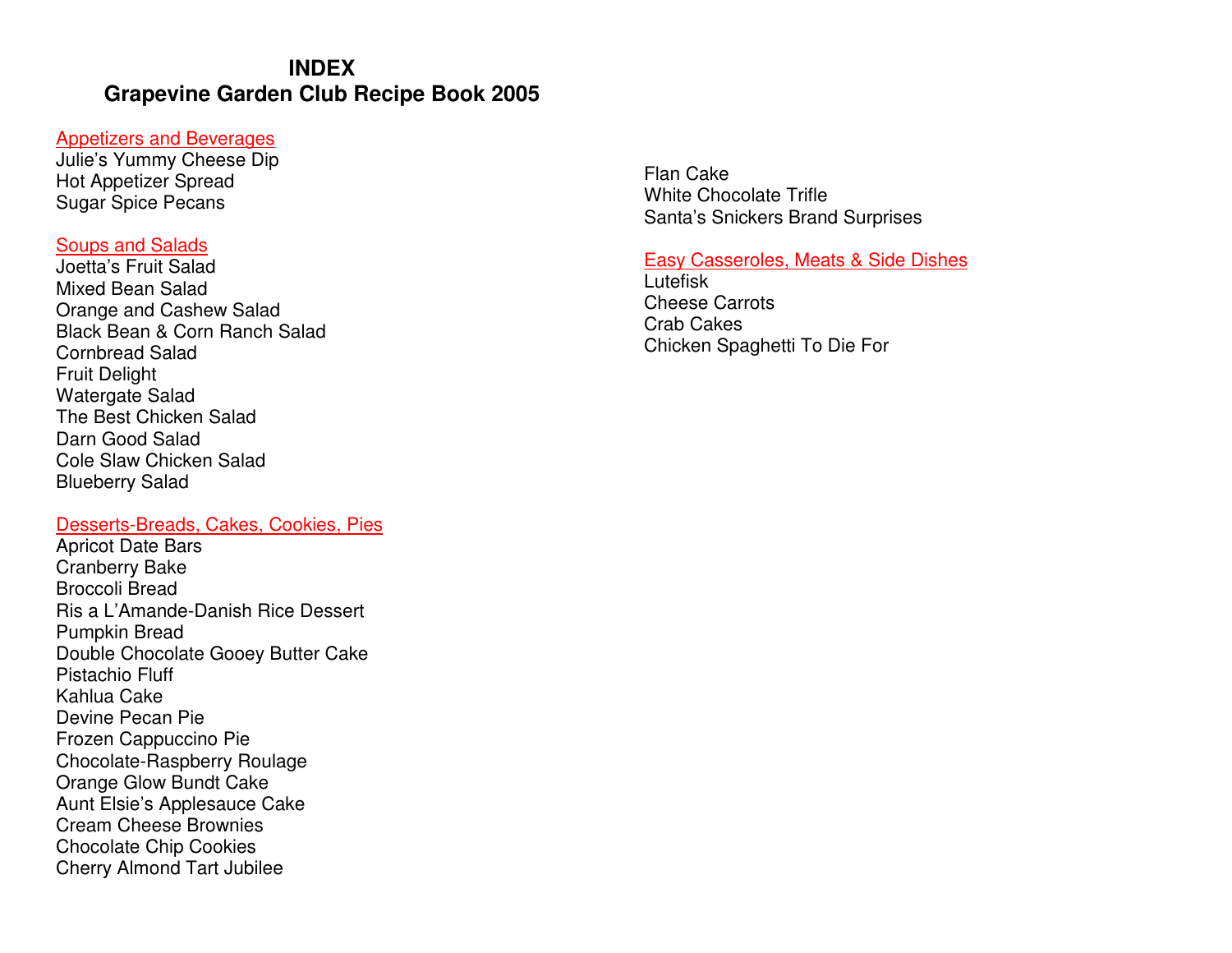APPETIZERS & BEVERAGES

OUT OF THE GARDEN . . .

SOUPS AND SALADS

# AND INTO THE KITCHEN

ANOTHER BATCH OF GREAT RECIPES FROM YOUR GARDENING FRIENDS

December, 2005

DESSERTS—BREADS, CAKES, COOKIES, PIES

EASY CASSEROLES, MEATS & SIDE **DISHES** 

(Quotes taken from "Chicken Soup for the Golden Soul")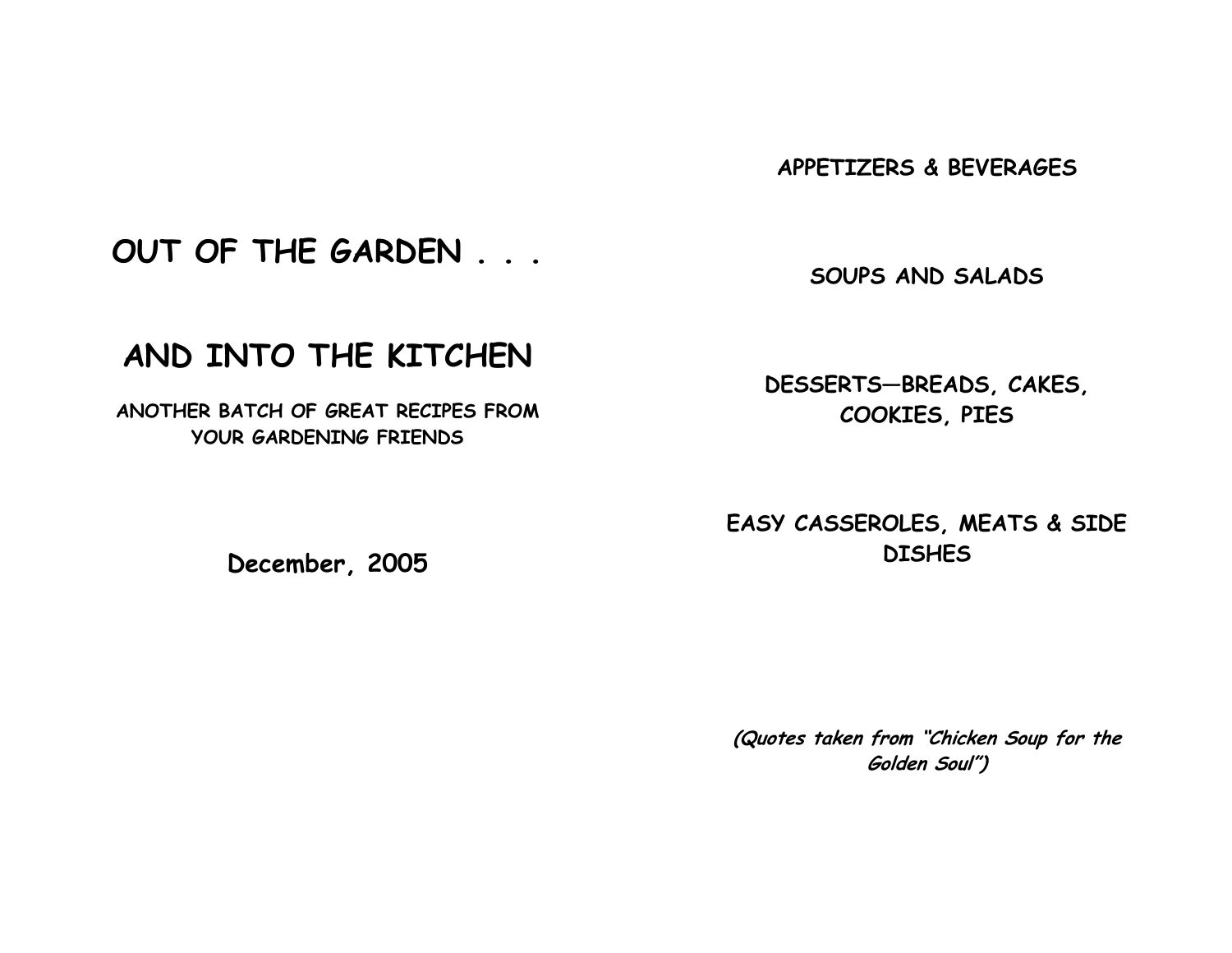# APPETIZERS & BEVERAGES

#### **JULIE'S YUMMY CHEESE DIP**

Julie Florence

2 8-oz. packages Philadelphia cream cheese 2 cups shredded Cracker Barrel sharp cheddar cheese1 T chopped pimiento 1 T chopped green pepper 1 T finely chopped onion 2 tsp. Worcestershire sauce 1 tsp. lemon juice Dash of cayenne pepper Dash of salt Finely chopped pecans

Combine softened cream cheese and cheddar cheese, mixing until blended. Add pimiento, green pepper, onion and Worcestershire sauce, lemon juice & seasonings; mix well. Chill. Shape into ball; roll ball over chopped pecans. Serve with crackers. Leftover cheese ball can be reshaped and refrigerated.

#### **HOT APPETIZER SPREAD Barbara Atkins**

Equal parts of the following:

- Finely chopped yellow onion (Vidalia, if available)
- Mayonnaise
- Grated Swiss cheese

 Mix together. Place in oven-proof serving dish sprayed with Pam. Bake 350<sup>°</sup> until brown and bubbly. Serve with crackers.

Can make any amount, large or small!

#### **SUGAR SPICE PECANS**

Lou Milner POINTS 2; Source: WW Lazy Gourmet

Serve these pecans as a snack, or add them to mixedgreen salads in a vinaigrette.

1 cup sugar 1/2 cup water 1 tsp. ground cinnamon dash of ground cloves 2 cups pecan halves, toasted 1 tsp. vanilla extract cooking spray

Combine first 4 ingredients in a medium saucepan. Cook over medium heat until sugar dissolves, stirring constantly (about 6 minutes). Add pecans and vanilla; cook until all syrup is absorbed (really reduced) and pecans are well coated, stirring constantly (about 18 minute). Spread pecan mixture on a baking sheet coated with cooking spray. (Pecans will have a sugary coating.) Separate pecan halves. Cool completely.Yield: 3 3/4 cups (serving size: 2 Tbsp.)

Note: Store in an airtight container in a cool, dark place for up to 1 month; in the refrigerator for up to 3 months; or in the freezer for up to 8 months.

*No act of kindness, no matter how small, is ever wasted. Aesop*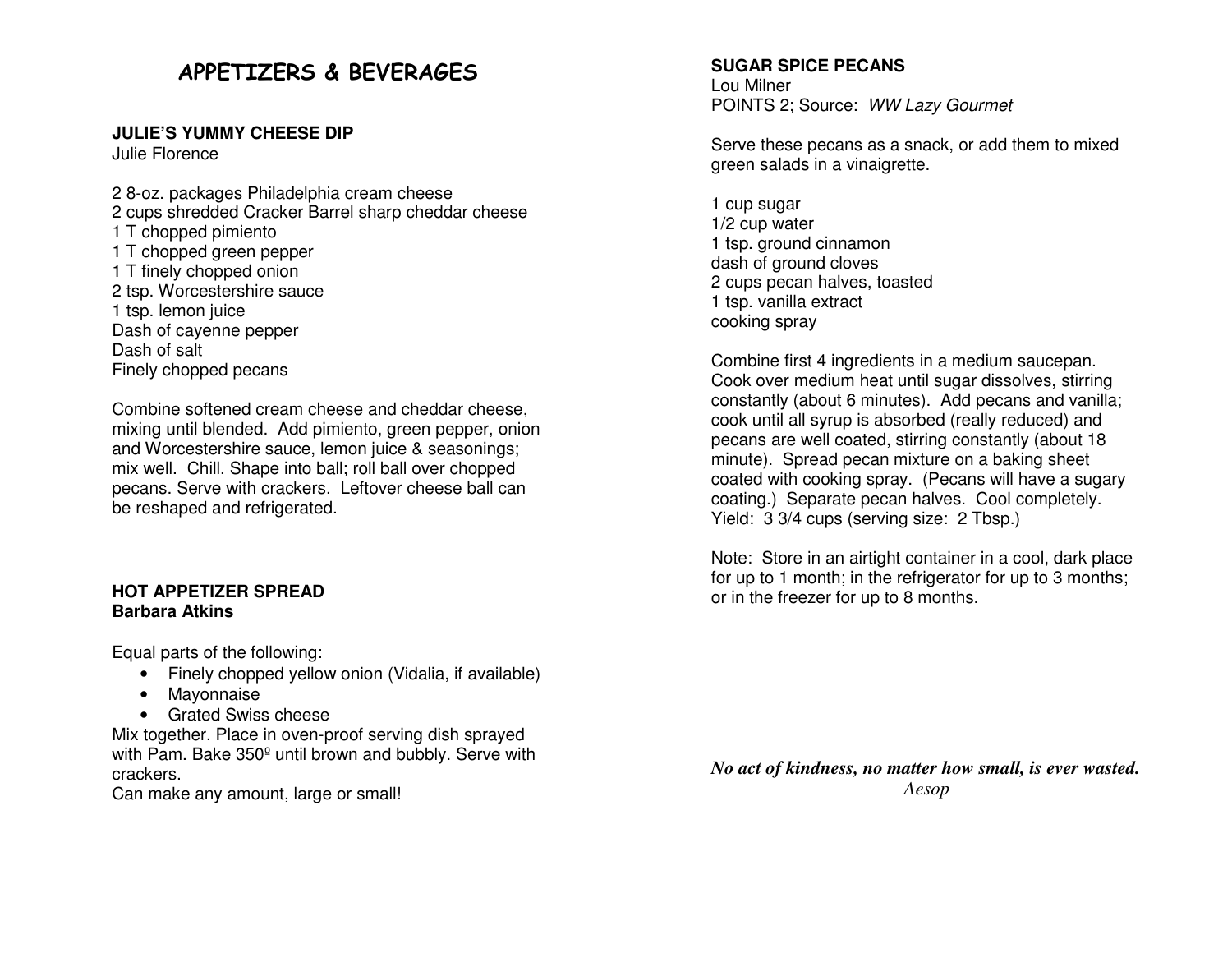# SOUPS AND SALADS

#### **JOETTA'S FRUIT SALAD**

Joetta King

Bananas & apples (soak both in pineapple juice to avoid discoloring) Strawberries Green grapes Kiwi Pineapple Mango Nectarines **Oranges**  You might wish to add melon & blueberries…whatever…select your favorite fruit that is in season. Cut fruit into bite-sized pieces. Mix everything or layer fruit in bowl. DRESSING: ½ cup mayonnaise or miracle whip ½ cup marshmallow crème 2 teaspoons grated orange rind (fresh) 1 teaspoon ground ginger (doesn't have to be fresh) Drizzle the dressing across top or stir into fruit mix. Or serve the dressing on the side for guests to spoon over their serving.

Decorate with sliced fruit, pansy blooms, or mint leaves.

#### **MIXED BEAN SALAD Carol Milner**

2 cans each cut green beans, yellow wax beans, kidney beans, drained.

1 medium onion, sliced in rings

Dressing: 1 cup vinegar, 1 cup oil, 1 cup sugar,

Salt/pepper

 Drain beans and place in large bowl. Add onion and stir in dressing. Let stand in refrigerator overnight. May add cucumber or red/green pepper for more color.

#### **ORANGE AND CASHEW SALAD** Barbara Atkins

1 pkg. baby spinach 1 pkg. mixed greens 2 oranges, peeled, cut into bite-sized pieces 1 6-oz. package salted cashews Add oranges, cashews & dressing right before serving. Dressing: ¼ cup grated onion 1/3 cup apple cider vinegar 1 cup salad oil 1 T celery seed 1/3 cup sugar 1 tsp. salt 1 tsp. dry mustard Mix all together. This will be more dressing than needed for one salad.

## **BLACK BEAN AND CORN RANCH SALAD**

½ cup Lite Ranch dressing 1 can black beans, rinsed and drained 1 can whole kernel corn or Mexi-corn, drained 1 cup grape or cherry tomatoes, quartered ½ cup chopped red onion 2 T chopped fresh cilantro Hot pepper sauce (optional) Combine all ingredients, chill and garnish with lime wedges.

**Every blade of grass has an angel that bends over it and whispers, "Grow! Grow!"** *The Talmud The Talmud*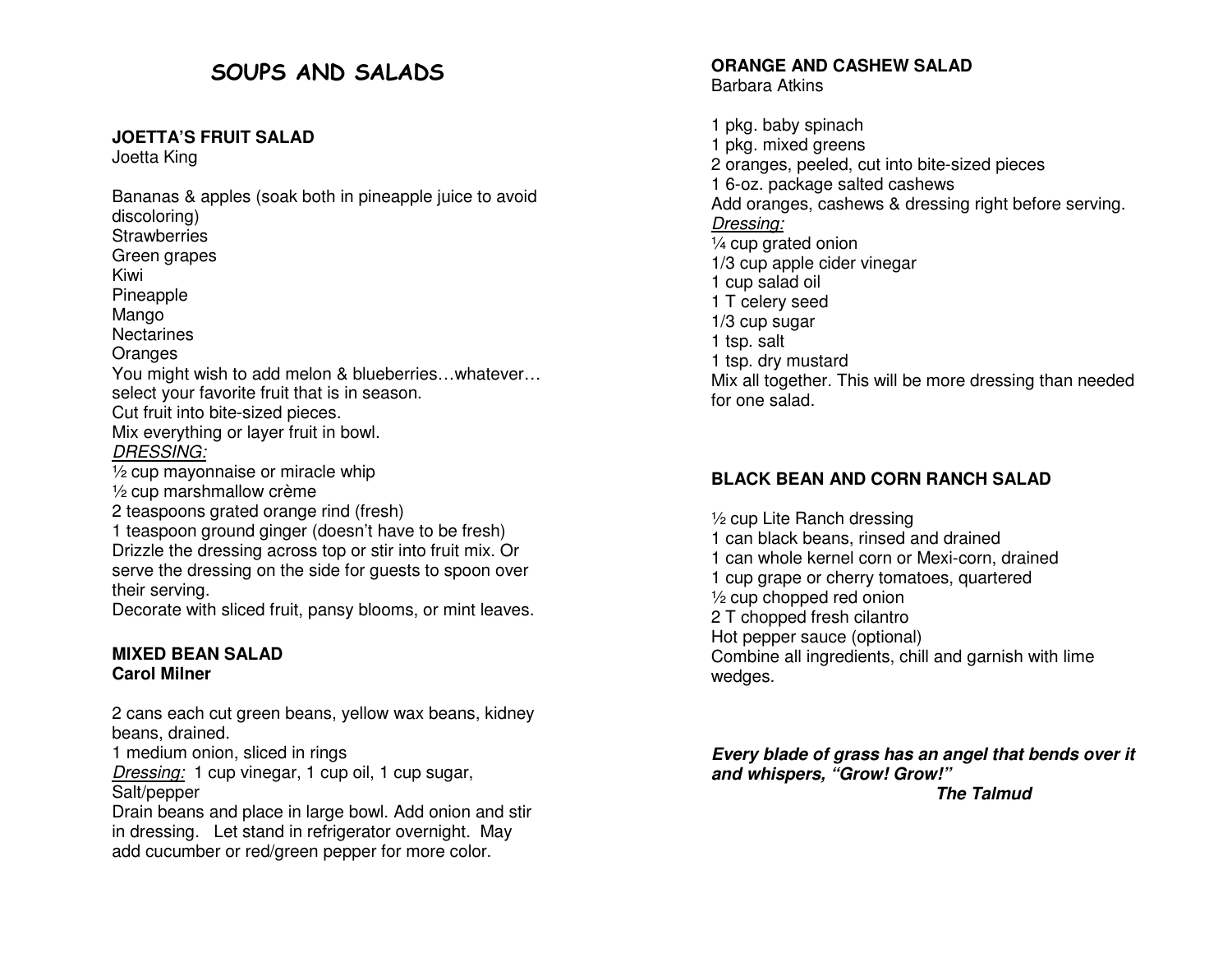### **CORNBREAD SALAD**

Pauline Robbins

8 cornbread muffins 1 8-oz. can green peas, drained 1 11-oz. can Mexi-corn, drained 2 hard boiled eggs, chopped ½ large green bell pepper, chopped ½ large onion, chopped ¾ cup mayonnaise Salt/pepper to taste Crumble the muffins into a bowl. Add the peas, Mexicorn, eggs, pepper, onion, mayonnaise, salt/pepper to taste. Toss lightly. Refrigerate and serve cold. Makes 8 servings.

### **FRUIT DELIGHT**

Angie Molena

1 can each, drained, peaches, pineapple chunks, Mandarin oranges 2 bananas 2 apples, peeled and chopped 1 Vanilla pudding mix, large. Use 1 ¾ cup milk, 1/3 cup orange juice 1 4 oz. sour cream Toss lightly

## **WATERGATE SALAD**

1 pkg. (4 serving size) Jell-O Pistachio Instant Pudding & Pie Filling 1 can 20 oz. crushed pineapple in juice, undrained 1 cup miniature marshmallows  $\frac{1}{2}$  cup chopped walnuts 2 cups thawed Cool Whip topping Sir the pudding mix, pineapple with juice, marshmallows and nuts in large bowl until well blended. Gently stir in whipped topping. Refrigerate 1 hour or until ready to serve. Makes 8 servings.

#### **THE BEST CHICKEN SALAD** Margaret Collins

6 Chicken breast halves, cooked & chopped 1 ½ cups chopped celery 1 cup sliced almonds, toasted Juice of one lemon Salt to taste 1 cup mayonnaise (not salad dressing) 1 cup whipping creamed, whipped 1 to 1½ cups sliced grapes (red or green) Combine and chill.

### **DARN GOOD SALAD**

Margaret Wood (Becky Reed's recipe from GGC Collection of Favorite Recipes)

2 regular-size pkg. lemon Jell-0 2 cup boiling water/pineapple juice 1 8-oz. pkg. cream cheese 1 cup small marshmallows 1 cup grated carrots 1 cup crushed pineapple 1 8-oz. carton Cool Whip 1 cup chopped pecans 1 cup coconut

Mix and blend in blender first 4 ingredients. Add juice from pineapple with enough water to make 2 cups liquid. Put in refrigerator until almost set. Then add carrots, pineapple, coconut, pecans, and Cool Whip. Chill until set. Serves 16-20.

**Think big thoughts but relish small pleasures. Anonymous**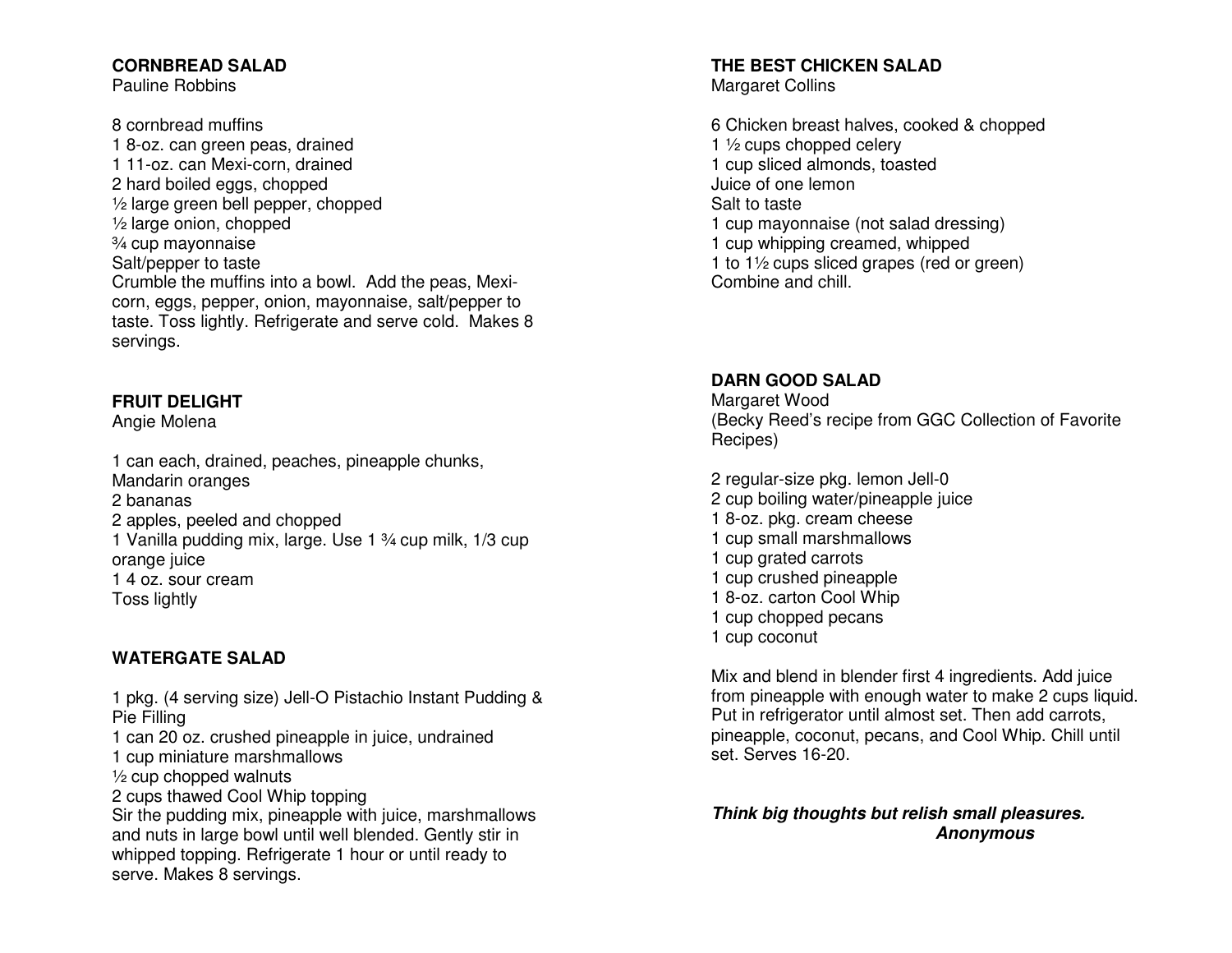#### **COLE SLAW CHICKEN SALAD**

Toni Moorehead

3-4 chicken breasts, seasoned with Sewell's Greek Seasoning, baked at 350° until done, cut in chunks 1 1-lb. bag cole slaw cabbage (without dressing) 1 ½ cups celery, sliced up 1 1/2 cups red seedless grapes cut in halves 1-1/2 cups walnuts or pecans, chopped 1 Asian pear (optional) cut up Brianna's Poppyseed Dressing. Mix up and enjoy!

#### **BLUEBERRY SALAD**

Barbara Atkins

1 large pkg. black cherry Jell-o 1 can blueberries 1 can crushed pineapple (any size desired)  $\frac{1}{2}$  cup chopped pecans 1 8 oz. Cool Whip

Mix Jell-o in 2 cups hot water. Add juice from blueberries. Set aside 3⁄4 cup of this to use later with Cool Whip. When remaining Jell-o is partially set, add blueberries, pineapple and nuts. Frost the top: add the ¾ cup Jell-o to Cool Whip and stir gently. Place on top of congealed Jell-o and sprinkle with a few pecan pieces. Refrigerate to set.

**No man is poor who has friends. It's a Wonderful Life** 

# DESSERTS—BREADS, CAKES, COOKIES, PIES

#### **APRICOT DATE BARS**

Sherry Schultz

Makes 2 ½ dozen Date filling (below) 1 1/8 cup shortening & butter 1 ½ cup brown sugar 2 5/8 cup flour ¾ tsp. soda 1  $\frac{1}{2}$  tsp. salt 2 ¼ cup rolled oats

## **Date Apricot Filling:**

1  $\frac{1}{2}$  cups dates 3 cups dried apricots (cooked) 1  $\frac{3}{4}$  cup sugar 3 T apricot juice Mix 1 ½ cup dates, 3 cups mashed cooked dried apricots (drained), 1 ¾ cup sugar and 3 T apricot juice in saucepan. Cook over low heat, stirring constantly until thickened (about 5 min). Cool before using.

Prepare date filling, let cool. Heat oven to 400º. Mix shortening and sugar thoroughly, stir flour, soda and salt together; blend in. Mix in rolled oats. Press and flatten half of mixture over bottom of greased oblong pan (13 x 9). Spread with cooled filling. Top with remaining crumb mixture, patting lightly. Bake 25-30 min. or until lightly browned. While warm, cut into bars and remove frompan.

#### **A good way to repay a kindness shown is to pass it on. Martha Kinney**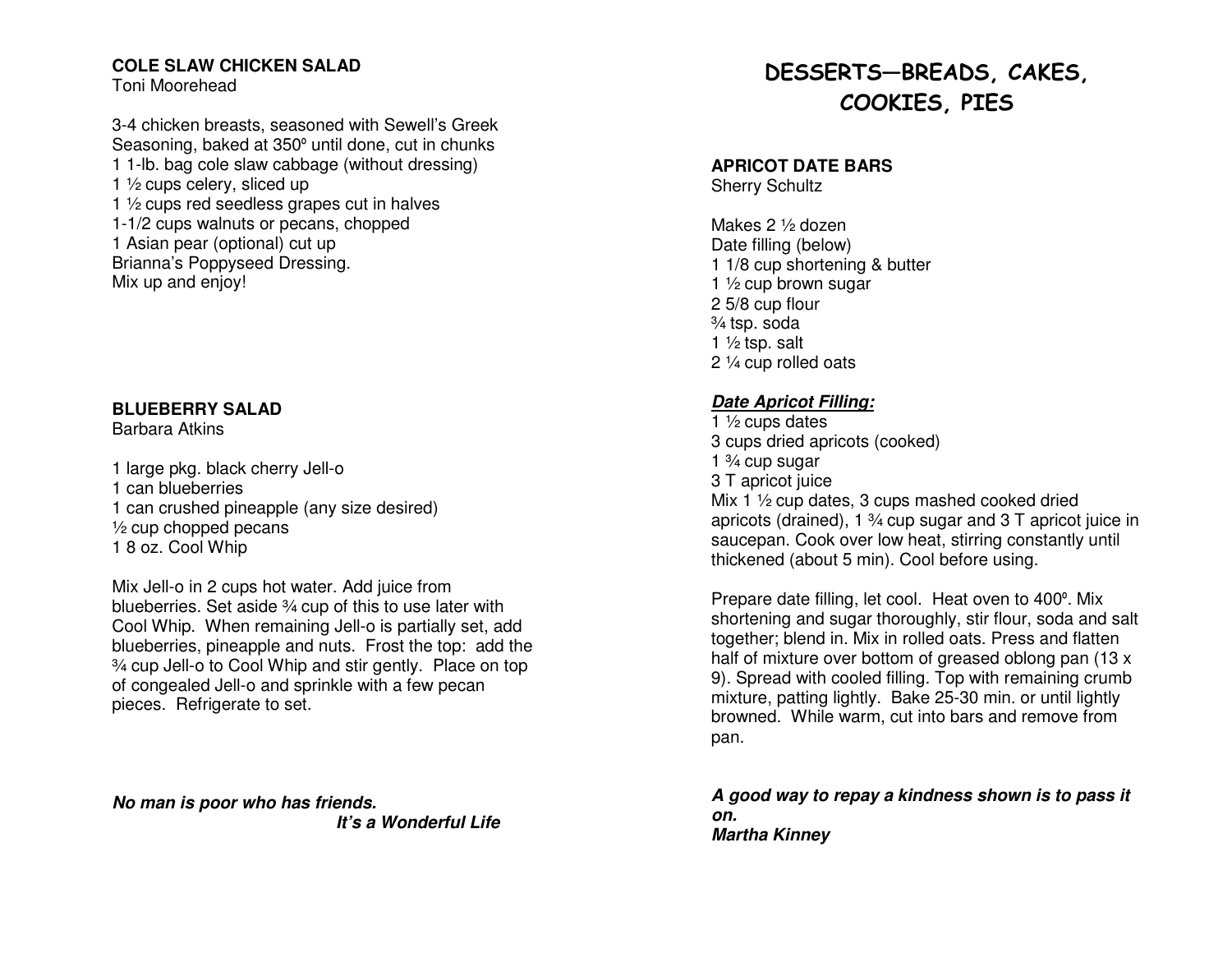#### **CRANBERRY BAKE**

 Judy Cobb (November's Program) (What to do with those cranberries in the vase!)

In a bowl mix berries and apple with sugar, set aside. 2 c. whole cranberries 3 c. golden delicious apples, chopped 1 c. sugar Mix and crumble: 1 1/2 c. old fashioned oats 1/3 c. all-purpose flour 1/2 c. brown sugar 1 stick of butter or margarine 3/4 tsp. salt 1 cup chopped pecans

Pour apple/berry mixture into a lightly greased 9 x 13 pan, top with crumbled mix evenly over berries. Bake 1 hr. at 350º. If you want a thicker cookie bar, I also use a 11 x 7 pan.

#### **BROCCOLI BREAD**

Ellen Bell

1 C egg substitute 3/4 C fat-free cottage cheese 1/2 C fat-free sour cream 2 T butter, melted 1 1/2 C finely chopped onion 1 10 oz. pkg. frozen chopped broccoli, thawed/drained 1 pkg. corn muffin mix, such as Jiffy Cooking Spray

Combine first 5 ingredients in a large bowl. Stir in onion, broccoli, and muffin mix. Stir until well blended. Pour into a 13 x 9 inch baking pan coated with cooking spray. Bake at 400º for 27 minutes or until set. Yield: 12 servings. If using a glass baking dish, decrease oven temperature by 25 degrees.

### **RIS A L'AMANDE –DANISH RICE DESSERT** Joyce Quam

Serve with a lukewarm fruit sauce, preferably dark cherries, or cherry pie filling. This is a traditional Danish Christmas dessert. Before serving, one whole blanched almond is added to the pudding and the lucky personwho finds the almond in his serving receives a gift.

2 tsp. vanilla extract 2 cups milk or half and half ½ cup pearl rice 3 Tbsp. sugar 2 oz. blanched almonds, chopped 1/3 cup whipping cream, whipped 1 whole almond

Bring the milk to a boil in a saucepan over medium heat. Add rice. Return to a boil, reduce heat and let rice simmer for about 25 to 30 minutes. Do not cover the pan. When rice is tender, add sugar and vanilla. Cool, while stirring occasionally. Add almonds to cold pudding. Fold in whipped cream. Whip until the pudding is light and fluffy. Add one whole almond.

### **PUMPKIN BREAD**

Camille Kissell

3 ½ cups flour 2 tsp. baking soda 1  $\frac{1}{2}$  tsp. salt 1 tsp. cinnamon 2 cups pumpkin (use fresh, not canned) 1 tsp. nutmeg 3 cups sugar 1 cup oil 4 eggs 2/3 cup water Nuts (optional) Sift dry ingredients into bowl. Add remaining ingredients. Stir until smooth. Grease & flour pans. Bake 350<sup>o</sup> for one hour or so until done.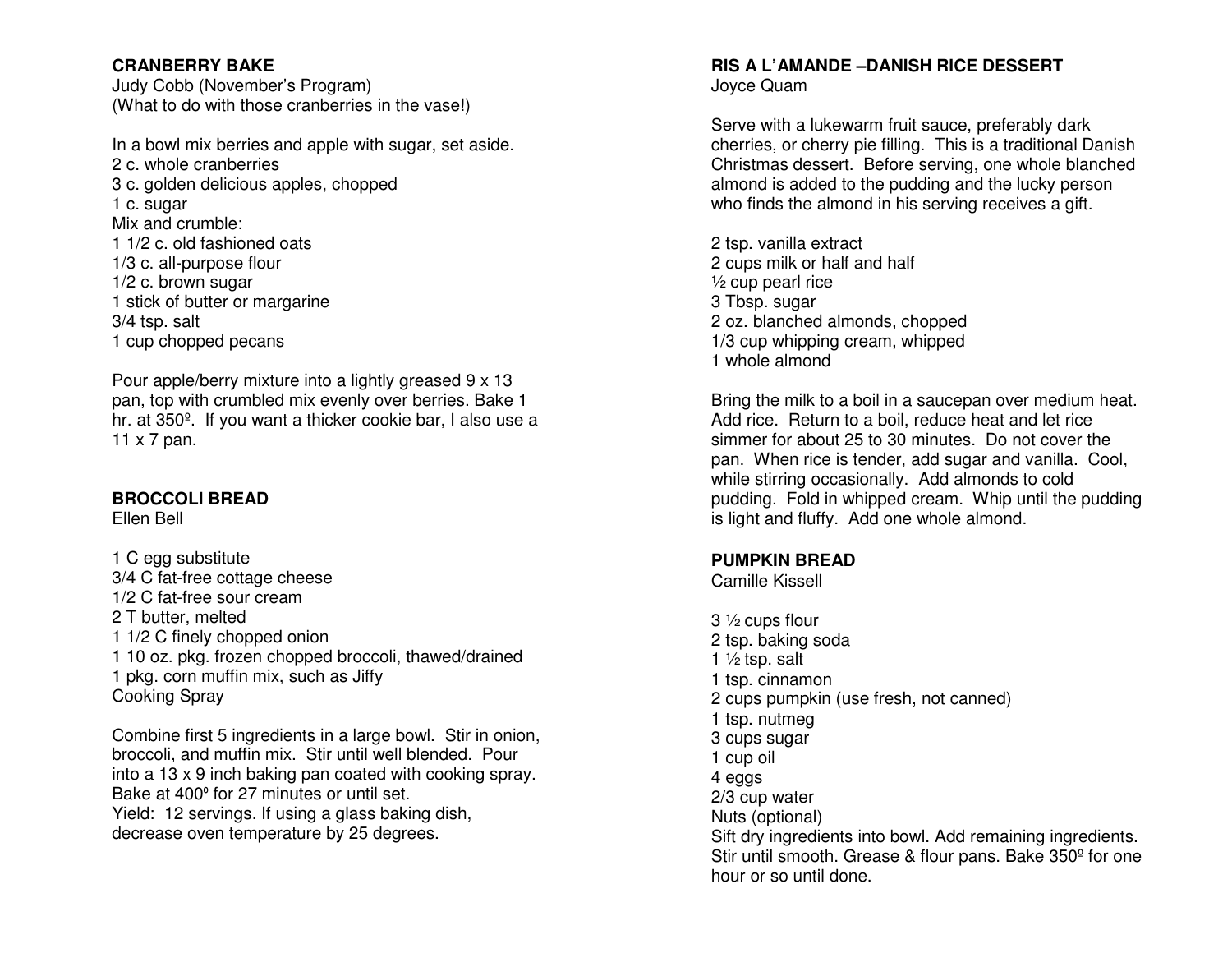#### **DOUBLE CHOCOLATE GOOEY BUTTER CAKE** Barbara Munn

1 box chocolate cake mix 1 stick melted butter 1 egg Mix above ingredients well. Press into the bottom of a well greased 13 x 9 inch pan.

Cream cheese, 8 oz at room temperature 2 eggs 1 16 oz box powdered sugar 3 to 4 T cocoa powder 1 tsp vanilla 1 stick melted butter 1 cup chopped nuts

With a mixer cream the cheese until smooth, add eggs and cocoa powder mix well. Add powdered sugar slowly. Add melted butter and vanilla. Mix well. Add nuts and pour mixture over the pressed cake batter, spread evenly and bake at 350º for 40-50 minutes. I usually bake for 47 minutes.

#### **PISTACHIO FLUFF (WW)**

Lou Milner

8 oz. Cool Whip Fat-Free Whipped Topping 1 cup fat-free cottage cheese 11 oz. mandarin oranges 20 oz. Dole canned crushed pineapple in juice 1 package instant fat-free pistachio pudding and pie filling mix

(Optional: Top with chopped and toasted pistachio nuts and garnish with fresh mint leaves) (Can also be made with vanilla pudding mix.)

Mix above ingredients together with mixer on medium speed to break apart the oranges. Chill. Makes 10 1-cup servings.

#### **KAHLUA CAKE** Cheryl Parkinson

1 pkg. Golden Butter Cake Mix 4 Eggs 1 cup Sour Cream 1 3-oz. pkg. instant vanilla pudding mix ¾ cup Wesson oil 1 tsp. Vanilla 1 cup brown sugar 1/3 cup Kahlua ¾ cup chopped pecans

In a large mixer bowl, put cake mix, add eggs one at a time while beating. Add sour cream, pudding mix, oil & vanilla. Mix well. Divide batter in half.

To the half in the mixer bowl, add brown sugar, Kahlua, and pecans. Mix well. In a greased Bundt pan, place half of pecan mixture, then ALL of the plain, then remaining pecan mixture. Run a knife thru to marbleize. Bake at 350º for one hour. Cool in pan 10 min. Turn out and drizzle while warm with mixture of ½ cup white powdered sugar and ¼ cup Kahlua

#### **DEVINE PECAN PIE** (by Poppy Stewart) Lou Milner

One stick oleo - Melted One-and-three-fourths cup sugar One-fourth cup flour Three eggs beaten well One-half cup buttermilk One teaspoon vanilla One cup pecans

Add sugar and flour to melted oleo. Beat in eggs, buttermilk, vanilla and pecans. Bake 20 minutes at 375<sup>º</sup>. Reduce heat to 300º for 40 minutes.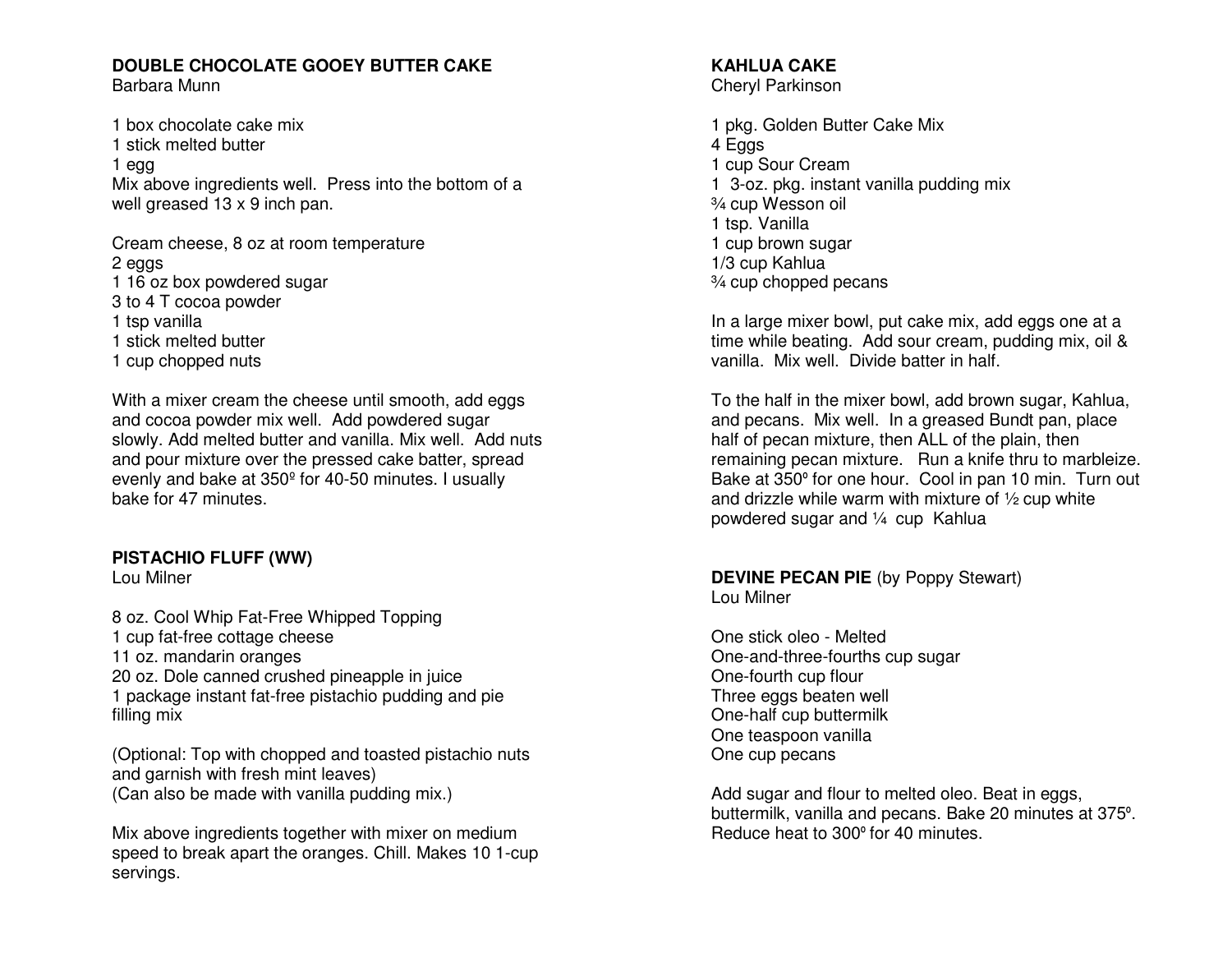#### **FROZEN CAPPUCCINO PIE**

Toni Moorehead

8 oz. cream cheese, softened 14 oz. can Sweetened condensed milk 6 T chocolate syrup 1 T decaffeinated instant coffee 1 T hot water ½ pint heavy whipping cream (with 1 tsp. vanilla and 2 T sugar) OR 1 ½ cups prepared whipped topping (Cool Whip) 1 Hershey's Chocolate Ready Pie Crust

Beat cream cheese with an electric mixer on medium speed until fluffy, about 3 minutes. Add sweetened condensed milk and 4 T of chocolate syrup. Beat on low speed until well blended.

In a separate bowl, dissolve coffee powder in hot water. Stir into cream cheese mixture.

In a separate bowl, beat heavy whipping cream until it starts to thicken, add vanilla and sugar and beat until it forms peaks. Fold into cream cheese mixture. (If using Cool Whip, fold 1 ½ cups into cream cheese mixture.)

Pour mixture into crust, cover and freeze overnight.

For best results, let pie stand in the refrigerator for about 15 minutes before serving. Then drizzle with remaining 2 T chocolate syrup before serving.

Enjoy!

*It is one of the most beautiful compensations of life that no man can sincerely try to help another without helping himself.* 

 *Ralph Waldo Emerson*

# **CHOCOLATE-RASPBERRY ROULAGE (TWO CAKE ROLLS)**

Joan Kowalski

Vegetable cooking spray 4 large eggs ½ cup water 1 chocolate cake mix 3-4 T cocoa

1. Coat 2 15 x 10 x 1" jelly roll pans with cooking spray, line with wax paper and coat with cooking spray.

2. Beat eggs in a large mixing bowl at medium-high speed with electric mixer for 5 minutes.

3. Add ½ cup water; beat at low speed until blended. Gradually add package of cake mix, beating at low speed just until moistened. Beat mixture at medium-high speed for 2 minutes. Divide batter in half and spread evenly into prepared pans.

4. Bake each cake at 350º on middle rack in separateovens for 13 minutes. Do not overbake! Bake individually, if you do not have double oven.

5. Sift 1-2 T cocoa (15 x 10") on a cloth towel. Repeat with second towel. When cakes are done, immediately loosen from sides of pan and turn each out onto a prepared towel.

6. Peel off wax paper. Starting at narrow end, roll up each cake and towel together. Place seam side down on wire rack to cool completely.

7. Unroll cakes, brush each lightly with raspberry sauce. Spread each cake with one-half whipped cream mixture. Re-roll without towel. Cover and freeze at least 1 hour per baking pan.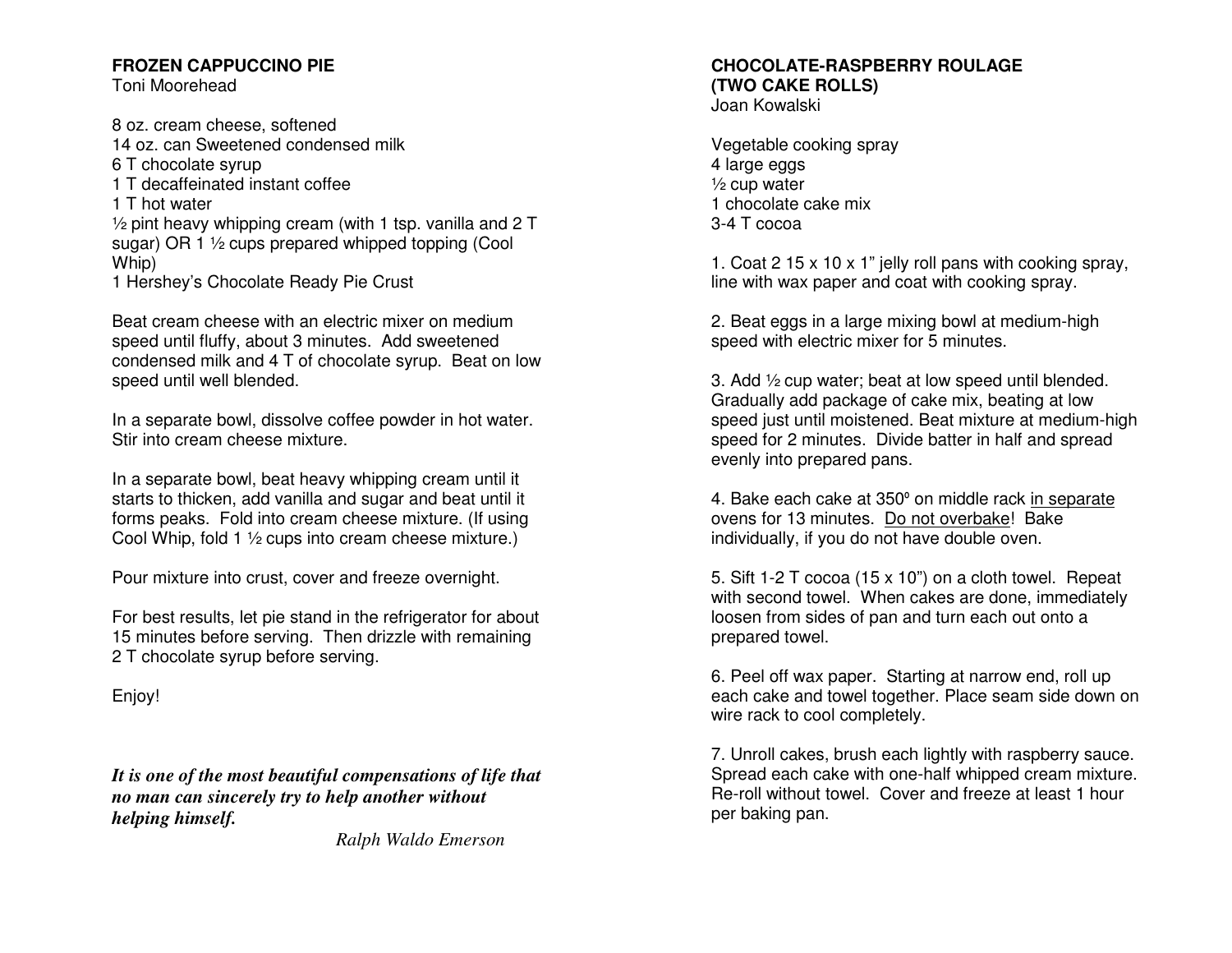#### **CHOCOLATE-RASPBERRY ROULAGE (continued)**

#### **Raspberry Mixture:**

 1 12-oz. Package of frozen red raspberries  $\frac{1}{2}$  cup raspberry sauce blended with  $\frac{1}{4}$  cup water

- 2 T powdered sugar
- 1 ½ T cornstarch
- 2 Cups whipping cream (1 pint)

1. Combine first 4 ingredients in container of electric blender or food processor. Process until smooth. Stop several times to scrape down sides.

2. Pour mixture into a small saucepan. Bring to boil over medium heat, stirring constantly. Boil 1 minute stirring constantly. Cool mixture.

3. Beat whipping cream at medium-high speed with electric mixer until soft peaks form. Fold in 2/3 cup raspberry mixture. Refrigerate remaining raspberrymixture to be spooned onto serving plate when serving.

Continue with Step #7.

May garnish cake slices with fresh raspberries and/or mint springs. Serve reserved raspberry sauce on theside.

Easiest to slice when frozen.

**Sometimes our light goes out but is blown into flame by another human being. Each of us owes deepest thanks to those who have rekindled this light. Albert Schweitzer** 

#### **ORANGE GLOW BUNDT CAKE**

Camille Kissell

1 18.25 oz. package moist yellow cake mix, plus ingredients to prepare mix 1 T grated orange peel 1 cup orange juice ¼ cup sugar 1 T Tabasco (This is very spicy hot cake. I would cut to 1 tsp.) 1 ¾ cups confectioners' sugar Preheat oven to 375º. Grease 12-cup Bundt pan. Prepare cake mix according to package directions, adding orange peel to batter. Bake 35 to 40 minutes or until toothpick inserted in center of cake comes out clean.

 Meanwhile, heat orange juice, sugar and Tabasco to boiling in 1 quart saucepan. Reduce heat to low; simmer, uncovered, 5 minutes. Remove from heat. Reserve 1/4 cup orange juice mixture for glaze.

 Remove cake from oven. With wooden skewer, poke holes in cake (in pan) in several places. Spoon remaining orange juice mixture over cake. Cool cake in pan 10 minutes. Carefully invert cake onto wire rack to cool completely.

 Combine reserved ¼ cup orange juice mixture and confectioners' sugar in small bowl until smooth. Place cake on platter; spoon glaze over cake. Garnish with mint leaves and orange slices, if desired. Makes 12 servings.

**Tip:** When grating orange peel, grate only the outer orange layer of the skin, which is very sweet and flavorful. Avoid grating into the white pith, as it has a bitter taste.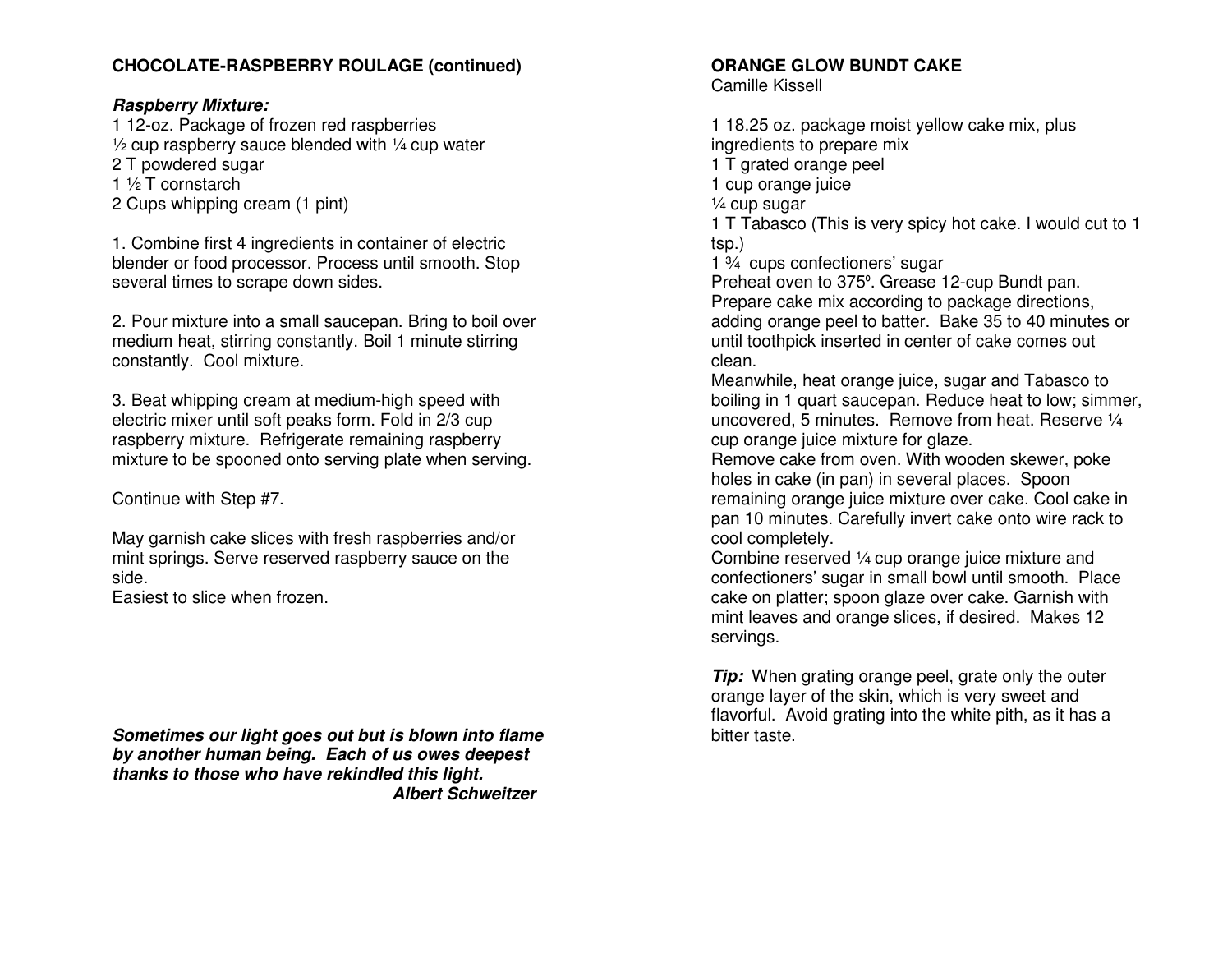#### **AUNT ELSIE'S APPLESAUCE CAKE**

Debbie Simon

1 cup thick applesauce 1 cup raisins, boil and cool in water ½ cup butter 1  $\frac{1}{2}$  cups brown sugar 1 egg 2 scant cups flour 1 tsp. salt 1 tsp. baking soda 1 tsp. cinnamon ½ tsp. cloves

Cream butter and sugar; add other ingredients, alternating flour and applesauce. Pour into 9 x 9 pan. Bake at 375º for 45 minutes. Cool.

#### Icing:

 ½ cup softened butter 2 cups confectioners' sugar 1 T hot water Dash salt 1 tsp. vanilla Combine ingredients. Mix until moistened. Ice cooled cake.

## **CREAM CHEESE BROWNIES**

Marlena Dupre

1 pkg. (19.8 oz) Fudge Brownie Mix (do not use mix that includes syrup pouch) 1 8-oz. pkg. cream cheese, softened 1/3 cup sugar 1 egg ½ tsp. vanilla

Prepare brownie mix as directed. Pour into greased 13 x 9 baking pan. Beat cream cheese with electric mixer until smooth. Add sugar, blend; add egg and vanilla; blend. Pour cream cheese mixture over brownie mixture. Cut through batter with knife several times to marble. Bake 350º for 35-40 min. until cheese is lightly browned. Cool and cut into squares. Makes 24 squares.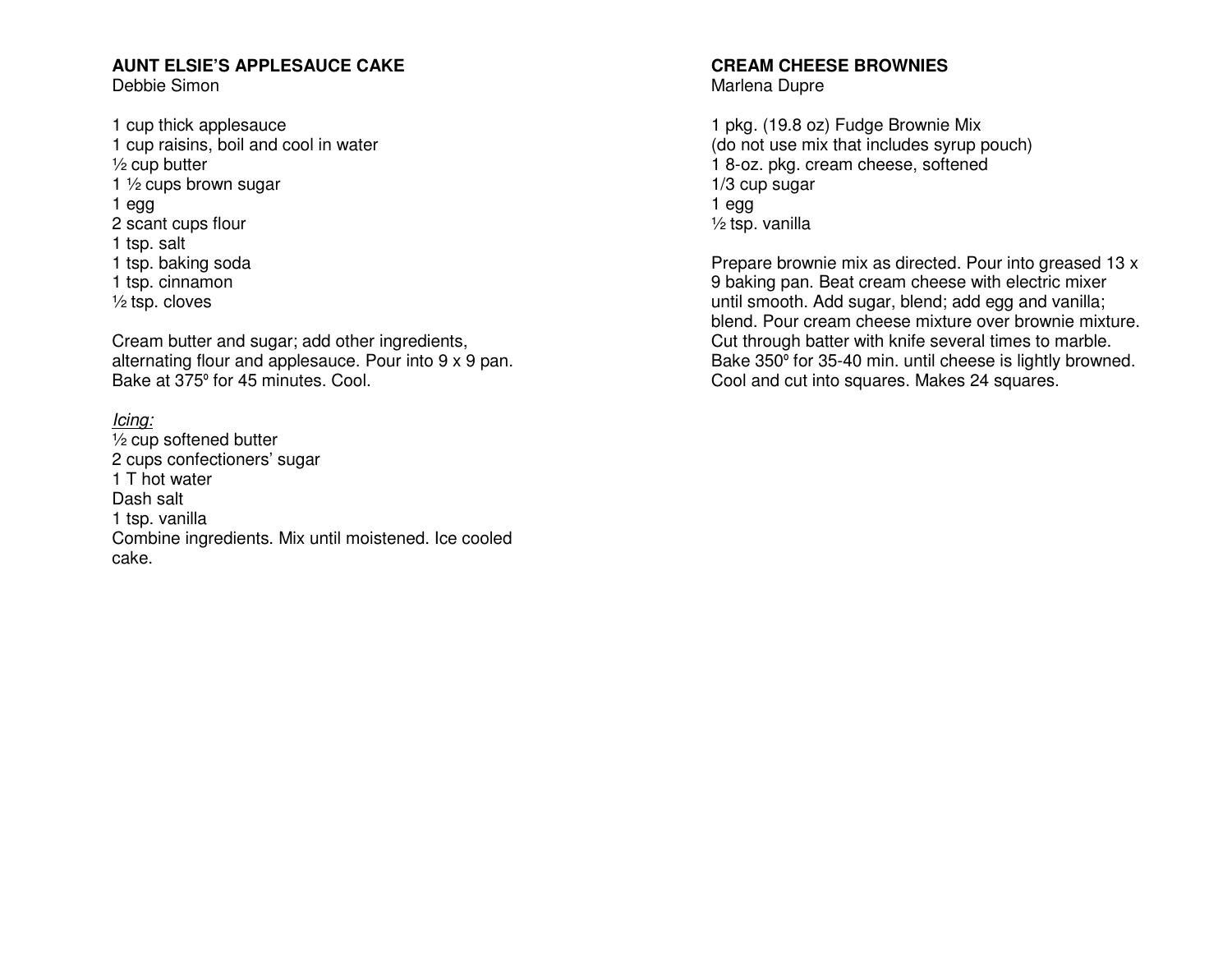#### **CHOCOLATE CHIP COOKIES** Ella Barber

Cream until light and fluffy: ½ cup butter flavored Crisco ½ cup packed brown sugar ¼ cup sugar 1 tsp. vanilla 1 egg Stir in by hand: 1 cup flour ¾ tsp. salt ½ tsp. baking soda Add: ½ cup mini or chopped semi-sweet Chocolate chips ¼ cup chopped white chocolate  $\frac{1}{2}$  cup chopped pecans Preheat oven to 375º. Drop on ungreased cookie sheet and bake 9 minutes. Do not overbake. Makes 2-3 dozen.

#### **CHERRY ALMOND TART JUBILEE**

Sherry Schultz

1 pkg. yellow cake mix 2/3 cup Graham cracker crumbs ½ cup chopped nuts ½ cup butter or margarine, softened 1 egg 1 8-oz. cream cheese ¼ tsp. almond extract 1 can cherry pie filling Sliced almonds Combine cake mix, crumbs, nuts, butter and egg until blended. Press into ungreased 12-inch pizza pan or 12inch tart pan. Bake at 350º for 15-18 minutes. Cool completely. In small bowl, beat cream cheese until fluffy and blend in extract. Spread over crust. Spoon pie filling into center. Spread to within 1 inch of cream cheese. Sprinkle with almonds on rim of cream cheese. Cut into wedges. Store in refrigerator. Makes 12 servings.

**FLAN CAKE** Marlena Dupre

1 10-0z. Jar Cajeta or 1 15-0z. jar dulce de leche 1 (2-layer) package white or yellow cake mix 4 eggs 1 14-oz. can sweetened condensed milk 1 12-ox. Can evaporated milk 14 ounces whole milk 1 tsp. vanilla extract

Spread a layer of cajeta in a bundt pan that has been sprayed with nonstick cooking spray. Prepare cake mix according to package directions and pour into the prepared bundt pan. Combine eggs, condensed milk, evaporated milk, whole milk, and vanilla in a blender container and process until smooth and well blended.

Pour over the cake batter. The cake batter will float to top. Bake at 350º for 1 hour. Cool in pan on a wire rack for about 4 hours or until set. Invert onto a serving plate and store in the refrigerator.

This recipe can be made with egg substitute in the cake batter, but use whole eggs in the flan. Reduced-fat sweetened condensed milk and evaporated milk may be used successfully. Several brands of dulce de leche are available—Smuckers is one available.

**Do not complain about growing older—many are denied the privilege.** 

 **Robert Russell**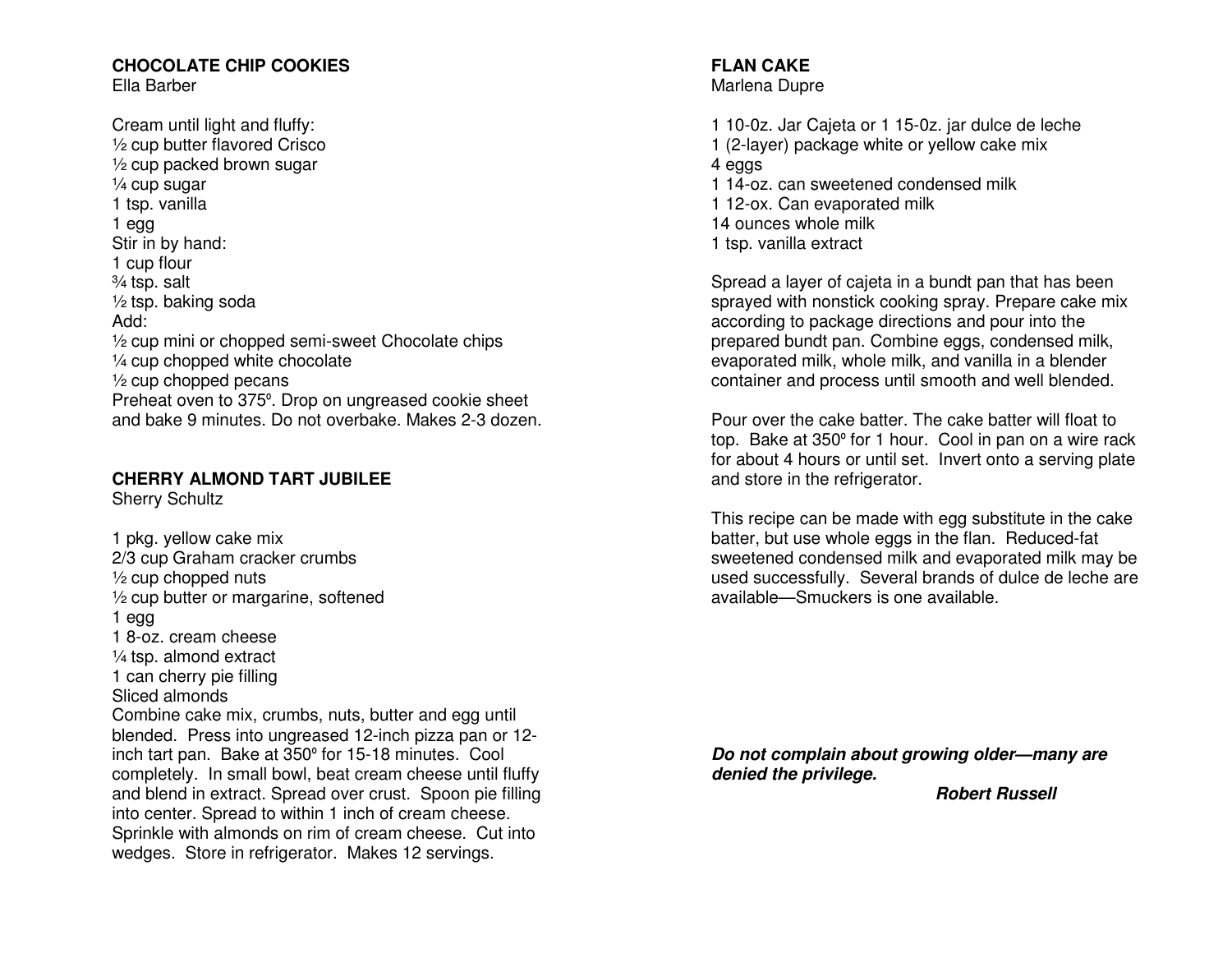### **WHITE CHOCOLATE TRIFLE**

Rene' Herndon

1 large or 2 small packages of F/F S/F white chocolate pudding

1 angel food cake, sliced

 1 pint fresh strawberries, sliced – leave 6 strawberries whole, set aside

- 2 ripe bananas, sliced
- 1 small tub of fat-free whipped topping

Make pudding as directed on box – set aside. Slice angel food cake and layer ½ on bottom of glass trifle bowl. Pour ½ pudding mixture over cake. Layer sliced bananas on top. Next, put layer of ½ tub of whipped topping. Next, layer the rest of the angel food cake, pour pudding over, and follow with a layer of sliced strawberries. Top layer with the rest of whipped topping. Decorate with whole strawberries.

Servings 16--Points per serving 3

## **SANTA'S SNICKERS BRAND SURPRISES**

Camille Kissell

2 sticks butter (softened) 1 cup creamy peanut butter 1 cup light brown sugar 1 cup sugar 2 eggs 1 tsp. vanilla 3 ½ cups all purpose flour, sifted 1 tsp. baking soda  $\frac{1}{2}$  tsp. salt 2 pkg. (13 oz.) Snickers brand miniatures

Combine butter, peanut butter and sugars using mixer on medium to low speed until light and fluffy. Slowly add eggs, vanilla. Combine thoroughly. Mix in flour, salt and baking soda. Cover and chill dough 2-3 hours. Unwrap all Snickers miniatures. Remove dough from refrigerator. Divide into 1 T pieces and flatten. Place a Snickers miniature in the center of each piece of dough. Form the dough into a ball around each Snickers miniature. Place on a greased cookie sheet and bake at 325º for 10-12 minutes. (Baking time and temperature may need to be adjusted if using more than 1 T of dough per cookie.) Let cookies cool on baking rack or wax paper. Drizzle Wilton candy melts on top of cookie, if desired.

**We are all like one-winged angels. It's only when we help each other that we can fly. Luciano deCrescenzo** 

**If I'd known grandchildren were going to be so muchfun, I'd have had them first. Erma Bombeck**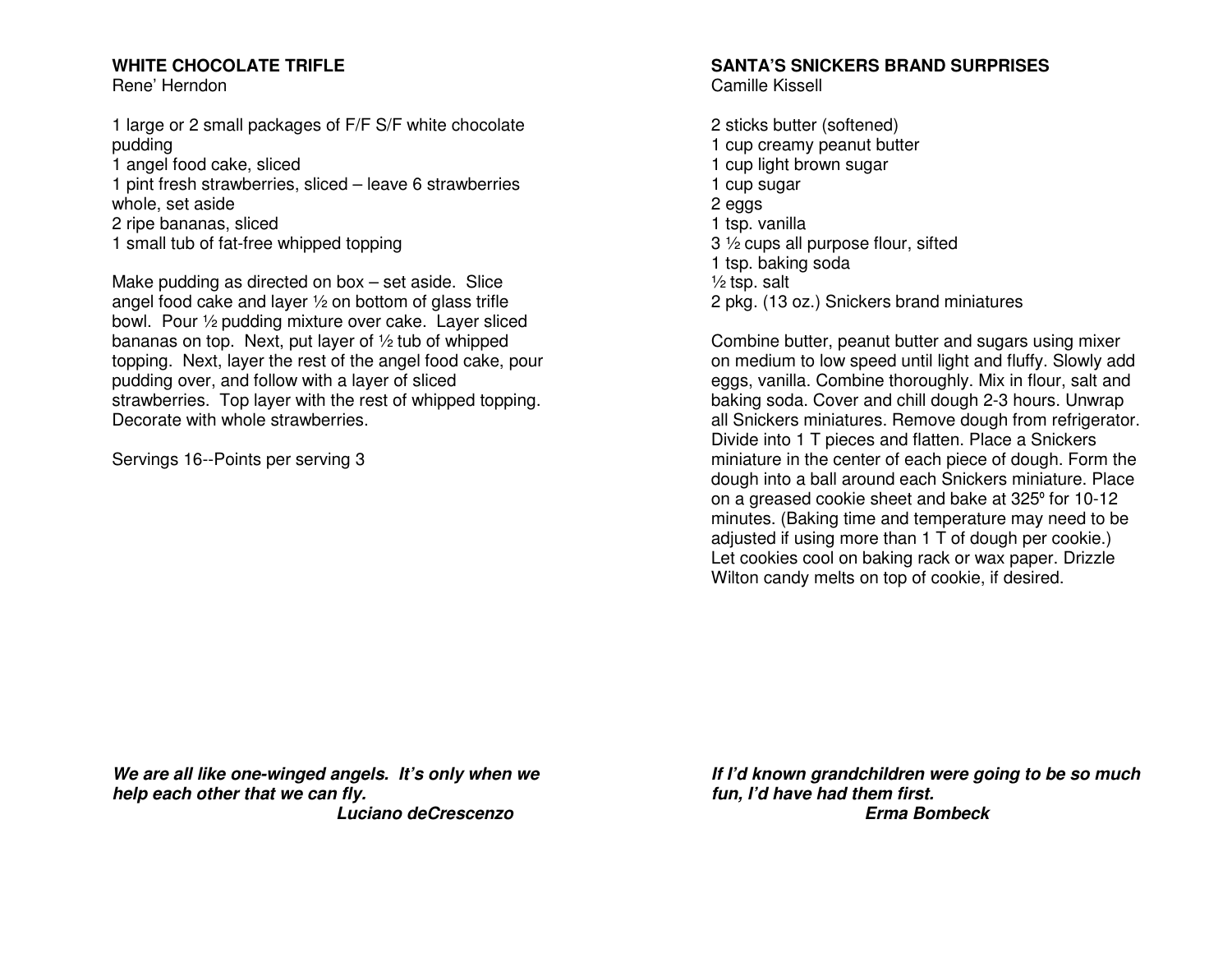# EASY CASSEROLES, MEATS & SIDE DISHES

#### **LUTEFISK**

Joyce Quam

We'll be going to the family farm in Minnesota as usual for Christmas. These are two dishes that are a part of my family's Christmas traditions.

 Lutefisk is served at Christmas in parts of Norway and Sweden. It is a spring-ling, a cod fish variety which has been lime-cured. Lutefisk can be obtained in Scandinavian delicatessens in the Christmas season. Lutefisk and Lefse are sure foods to bring Norwegians together – while often repelling others!

Allow one pound per person. Soak lutefisk in cold water for 3 to 4 hours before using. Remove dark skin and fins. Place in cheese cloth bag. Bring large kettle of water to boil. Cook about 5 to 10 minutes until fish is tender. Pull fish in bag out of water, drain, and place on large platter. Serve with melted butter or white sauce. MMM!

 (For a great dessert, look for "Ris a L'amande--Danish Rice Dessert")

*Honor the old, teach the young. Old Danish Proverb* 

#### **CHEESE CARROTS** Rachel Clark

2 lbs. frozen carrots 1 stick oleo or butter 1 cup Velveeta cheese (1/2 lb.) 2 cups corn flakes (crush after measuring) 4 T. oleo or butter 4 T. brown sugar

Cook carrots until tender. Drain. Melt 1 stick butter and cheese in top of double boiler. Pour over the cooked carrots. Melt the 4 tablespoons of butter and mix with corn flake crumbs. Sprinkle over the carrots. Sprinkle brown sugar over all. Bake 350º until bubbly, about 30 minutes. Serves 6-8. Approx. an 8 x 12 inch pan.

#### **CRAB CAKES**

Barbara Atkins (from my sister-in-law, Nancy)

1 lb. crab meat (drain most of liquid) 2 heaping T mayonnaise 2 eggs lightly beaten ½ tsp. Worchester sauce  $\frac{1}{2}$  tsp. cayenne pepper  $\frac{1}{4}$  tsp. salt ½ small onion, grated  $\frac{1}{2}$  T mustard powder 19 Ritz crackers (3/4 sleeve) crumbled

Combine all, except crackers (very last before frying) Form patties. Roll in crushed Ritz crackers and immediately saute' in frying pan on medium-high heat in butter—ten minutes per side—until crispy. Serve with tartar sauce or creamy French dressing.